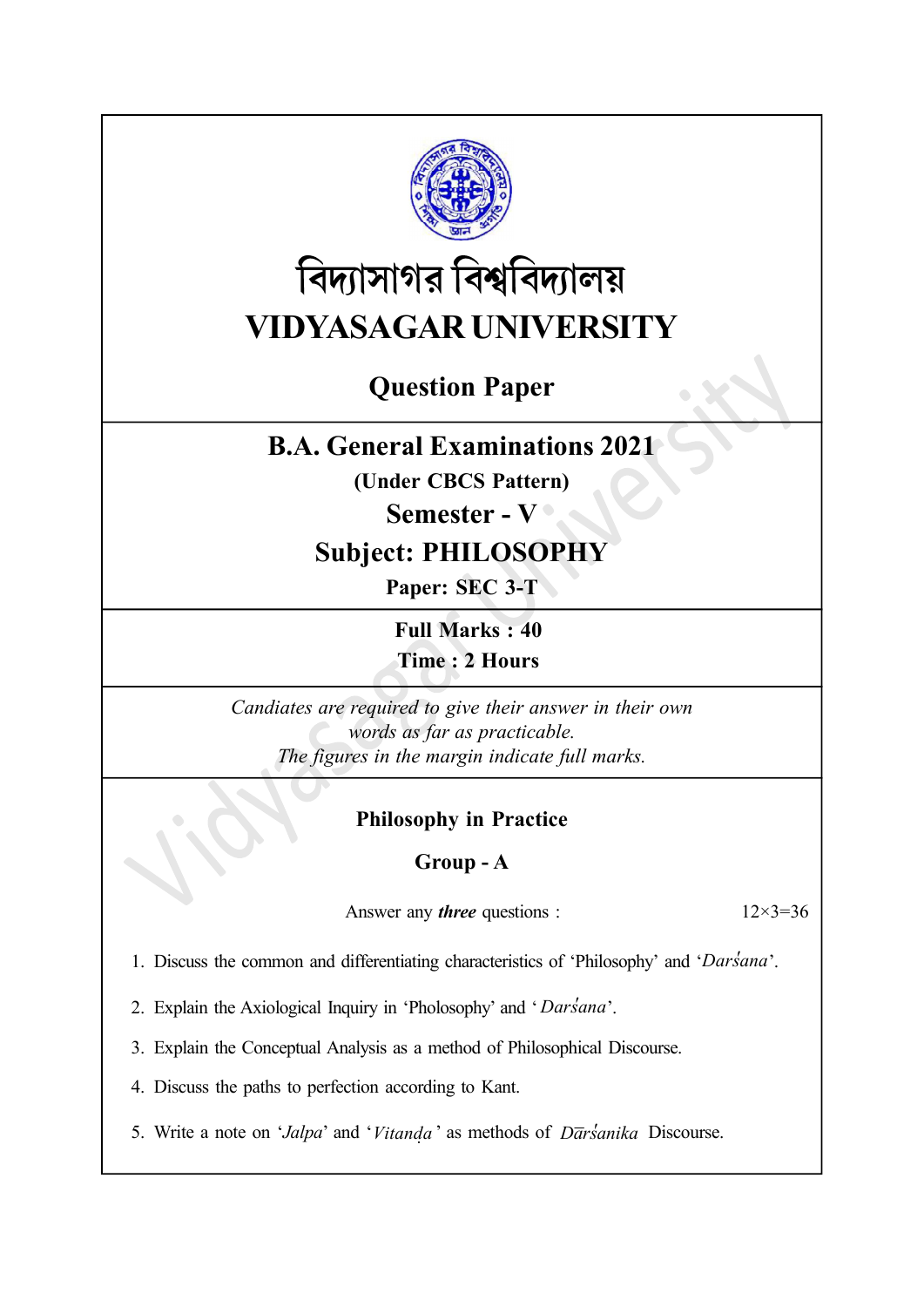6. Explain the Linguistic analysis is a method of Philosophical Discourse.

#### Group - B

Answer any *two* questions :  $2 \times 2 = 4$ 

1. What does Samkhya say about the path to perfection?

2. What is  $\sqrt{a}da$  ?

3. What is the main difference between 'Philosophy' and ' Darsana'?

4. What is meant by Metaphysical inquiry in 'Philosophy' and ' Darsana'?

#### বিভাগ-ক

যে কোনো তিনটি প্রশ্নের উত্তর দাও।  $\mathcal{Y} \in \mathcal{S} \times \mathcal{S}$  হৈ

1. 'Pholosophy' এবং 'দর্শন'-এর সাদৃশ্য ও বৈসাদৃশ্যকারী বৈশিষ্ট্যগুলি আলোচনা কর।

2. 'Pholosophy' এবং 'দর্শন'-এ মূল্যবোধ সংক্রান্ত অনুসন্ধান বিষয়টি ব্যাখ্যা কর।

3. দার্শনিক আলোচনার একটি পদ্ধতি হিসেবে ধারণাগত বিশ্লেষণ ব্যাখ্যা কর।

4. কান্টের মতানুসারে পূর্ণতার পথ আলোচনা কর।

5. দার্শনিক বিশ্লেষণ পদ্ধতি হিসেবে 'জল্প' ও 'বিতণ্ডা'-এর উপর একটি টীকা লেখ।

6. দার্শনিক আলোচনার একটি পদ্ধতি হিসেবে ভাষাতাত্তিক বিশ্লেষণ ব্যাখ্যা কর।

#### বিভাগ-খ

যে কোনো দুটি প্রশ্নের উত্তর দাও।

 $\xi \times \xi = 8$ 

1. পূর্ণতার পথ সম্পর্কে সাংখ্যের মত কি?

2. 'বাদ' কি?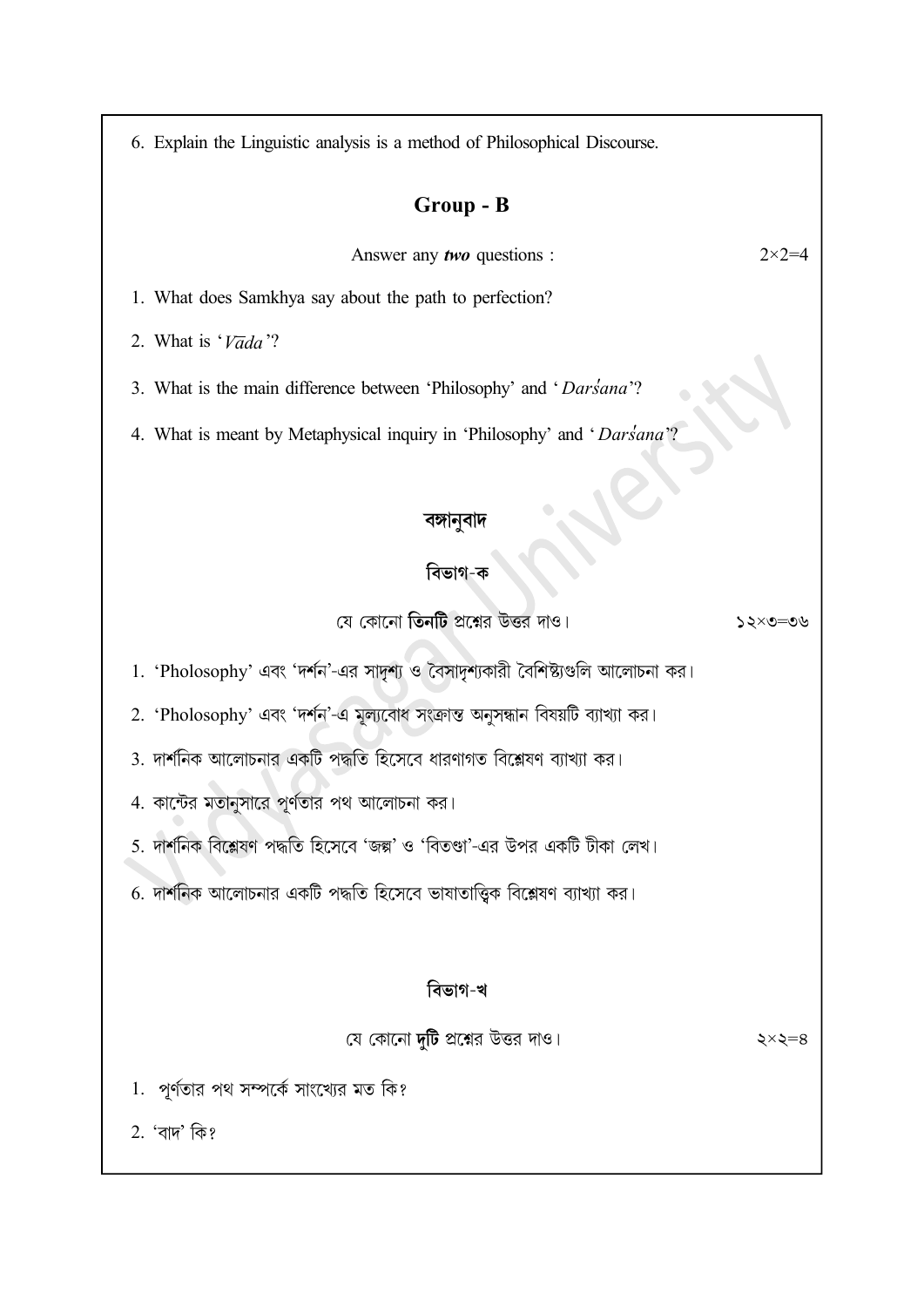| 3. 'Pholosophy' এবং 'দর্শন'-এর মধ্যে প্রধান পার্থক্য কি?          |
|-------------------------------------------------------------------|
| 4. 'Pholosophy' এবং 'দর্শন'-এ আধিবিদ্যক অনুসন্ধান বলতে কি বোঝায়? |
|                                                                   |
|                                                                   |
|                                                                   |
|                                                                   |
|                                                                   |
|                                                                   |
|                                                                   |
|                                                                   |
| 1.by                                                              |
|                                                                   |
|                                                                   |
|                                                                   |
|                                                                   |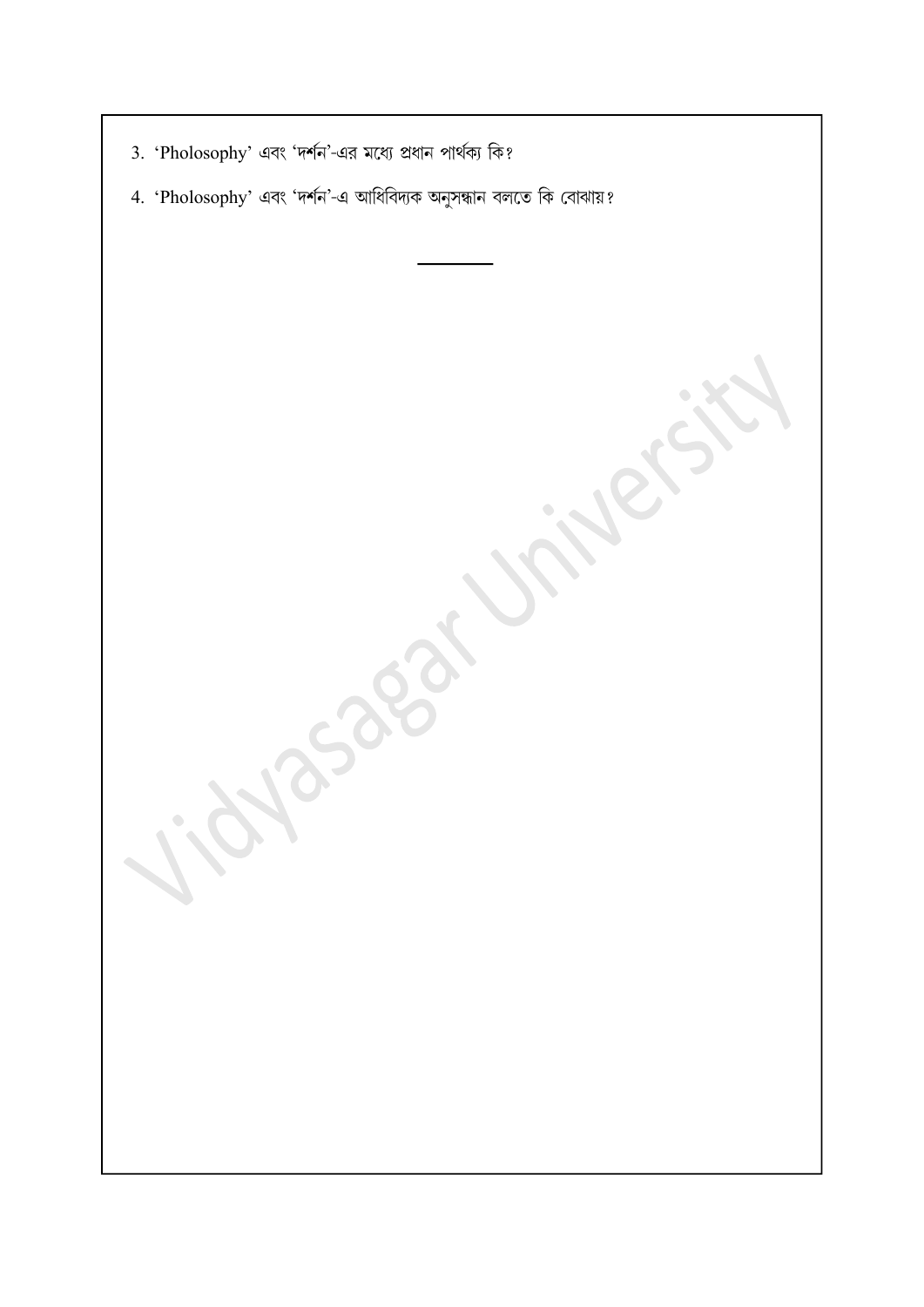## Or, Value Education

## Group - A

| Answer any <i>three</i> questions :                                                                                     | $12 \times 3 = 36$ |  |
|-------------------------------------------------------------------------------------------------------------------------|--------------------|--|
| 1. Explain the characteristics and objectives of value education.                                                       | 12                 |  |
| 2. Elucidate role of values in Peace Education.                                                                         | 12                 |  |
| 3. Discuss the role of Society and Culture in developing moral values.<br>$6 + 6$                                       |                    |  |
| 4. What is Peace Education? Explain in brief the characteristics of Peace Education.<br>$4 + 8$                         |                    |  |
| 5. Mention and explain the types of Peace Education.                                                                    | 12                 |  |
| 6. Briefly discuss the need for Peace Education and Value Education in the context of Global<br>$6 + 6$<br>Perspective. |                    |  |
| Group - B                                                                                                               |                    |  |
| Answer any two questions :                                                                                              | $2 \times 2 = 4$   |  |
| 1. What is the meaning of Peace Education?                                                                              |                    |  |
| 2. What is value?                                                                                                       |                    |  |
| 3. What is Culture?                                                                                                     |                    |  |
| 4. Mention the name of some of the key thinkers of Peace Education.                                                     |                    |  |
|                                                                                                                         |                    |  |
| বঙ্গানুবাদ                                                                                                              |                    |  |
| বিভাগ-ক                                                                                                                 |                    |  |
| যে কোনো <b>তিনটি</b> প্রশ্নের উত্তর দাও।                                                                                | ১২×৩=৩৬            |  |
| 1. 'মূল্যবোধ শিক্ষার' বৈশিষ্ট্য ও উদ্দেশ্যসমূহ সংক্ষেপে ব্যাখ্যা কর।                                                    | ১২                 |  |
| 2. 'শান্তি শিক্ষায়' মূল্যবোধের ভূমিকা লেখো।                                                                            | ১২                 |  |